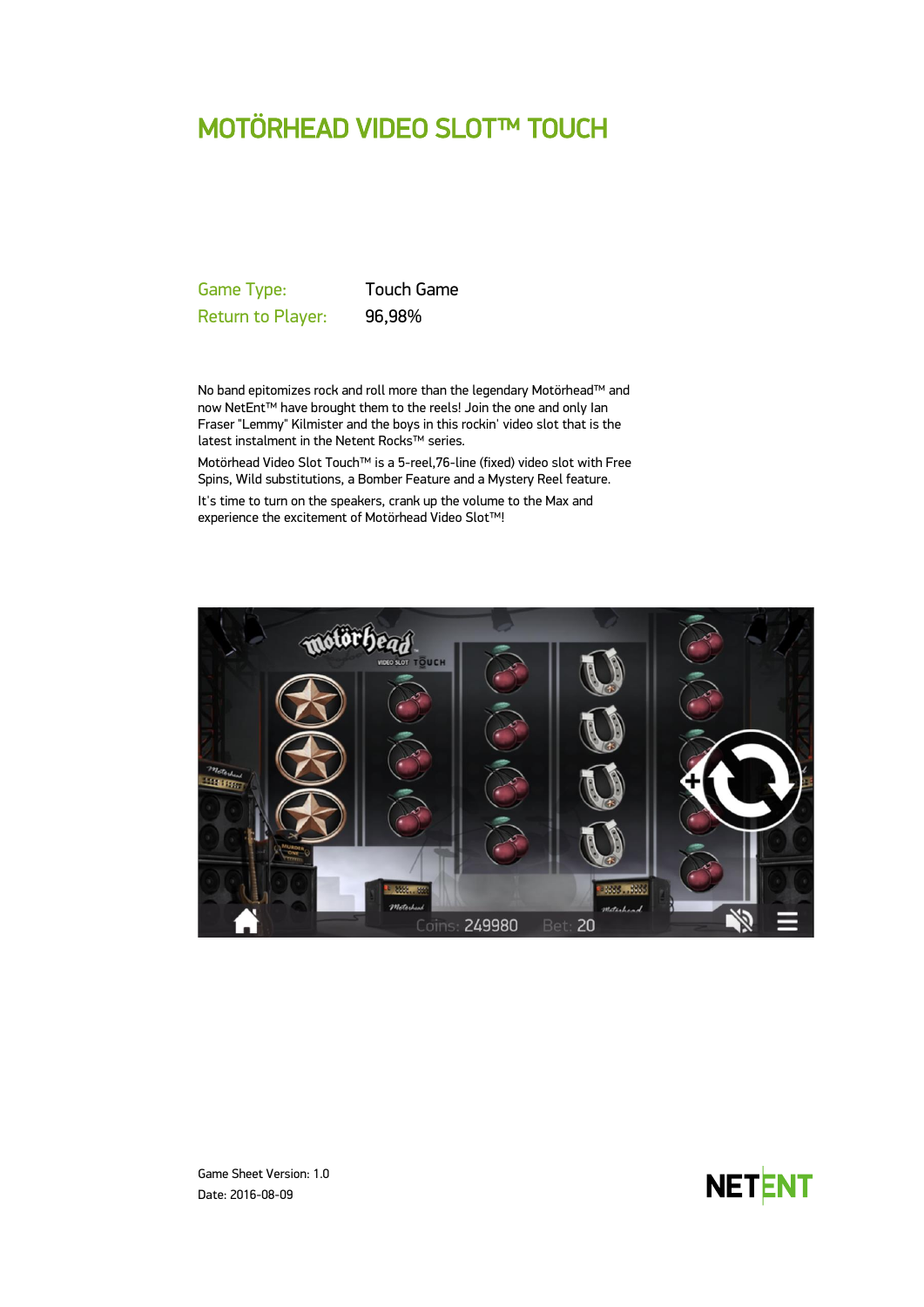# ABOUT MOTÖRHEAD VIDEO SLOT™ **TOUCH**

| <b>GENERAL INFORMATION</b>                                                    |                                                                                                                                                                                                                                                                                                                                                                                                                                                                                                               |  |  |  |
|-------------------------------------------------------------------------------|---------------------------------------------------------------------------------------------------------------------------------------------------------------------------------------------------------------------------------------------------------------------------------------------------------------------------------------------------------------------------------------------------------------------------------------------------------------------------------------------------------------|--|--|--|
| Game Type                                                                     | Touch Game                                                                                                                                                                                                                                                                                                                                                                                                                                                                                                    |  |  |  |
| Reel Type                                                                     | <b>Spinning Reels</b>                                                                                                                                                                                                                                                                                                                                                                                                                                                                                         |  |  |  |
| Reels, Lines                                                                  | 5 reels, 3,3,4,4,5 rows, 76 bet lines (fixed)                                                                                                                                                                                                                                                                                                                                                                                                                                                                 |  |  |  |
| Default Bet Levels                                                            | $1 - 10$                                                                                                                                                                                                                                                                                                                                                                                                                                                                                                      |  |  |  |
| Default Coin Values $(\epsilon)$                                              | 0.01, 0.02, 0.05, 0.1, 0.2, 0.5, 1                                                                                                                                                                                                                                                                                                                                                                                                                                                                            |  |  |  |
| Default Min / Max Bet $(\epsilon)$                                            | 0.2 / 200                                                                                                                                                                                                                                                                                                                                                                                                                                                                                                     |  |  |  |
| Minimum Free Round Values<br>(Please check your current free<br>round values) | Bet level 1, 76 bet lines, €0.01 coin value (cost €0.20)                                                                                                                                                                                                                                                                                                                                                                                                                                                      |  |  |  |
| <b>GAME FEATURES</b>                                                          |                                                                                                                                                                                                                                                                                                                                                                                                                                                                                                               |  |  |  |
|                                                                               | • Free Spins<br><b>Mystery Reels</b><br><b>Bomber Feature</b><br>• Wild Substitutions                                                                                                                                                                                                                                                                                                                                                                                                                         |  |  |  |
| <b>PAYOUT</b>                                                                 |                                                                                                                                                                                                                                                                                                                                                                                                                                                                                                               |  |  |  |
| Return to Player (%)                                                          | 96,98%                                                                                                                                                                                                                                                                                                                                                                                                                                                                                                        |  |  |  |
| Default Maximum Win                                                           | €1 500 / 1 500 coins – on a single bet line                                                                                                                                                                                                                                                                                                                                                                                                                                                                   |  |  |  |
| Hit Frequency (%)                                                             | 16,07%                                                                                                                                                                                                                                                                                                                                                                                                                                                                                                        |  |  |  |
| <b>RESPONSIBLE GAMING</b>                                                     |                                                                                                                                                                                                                                                                                                                                                                                                                                                                                                               |  |  |  |
| <b>Player Limits</b>                                                          | • Player and casino operator can set the following play limits: Bet & loss<br>per session, day, week or month. Block all play for a specified period of<br>time. Restrict session play length in minutes.<br>• Playing for real is restricted by player account funds (i.e. cannot play for<br>credit).<br>• (Italy jurisdiction only) Player can initially have a maximum of 1.000 $\epsilon$ in<br>the wallet. Since each game is a user session, the player's wallet may<br>exceed this limit during play. |  |  |  |
| Other                                                                         | • Play for Fun<br>• Variable coin values<br>Variable bet levels<br>G4 mode                                                                                                                                                                                                                                                                                                                                                                                                                                    |  |  |  |
| <b>TECHNICAL INFORMATION</b>                                                  |                                                                                                                                                                                                                                                                                                                                                                                                                                                                                                               |  |  |  |
| Game ID                                                                       | motorhead_mobile_html (basic wallet)<br>motorhead_mobile_html_sw (seamless wallet)                                                                                                                                                                                                                                                                                                                                                                                                                            |  |  |  |
| <b>Compatible Operating Systems</b>                                           | i0S<br>Android<br>Windows                                                                                                                                                                                                                                                                                                                                                                                                                                                                                     |  |  |  |
| <b>Display Resolution</b>                                                     | 960 x 540                                                                                                                                                                                                                                                                                                                                                                                                                                                                                                     |  |  |  |
| <b>Aspect Ratio</b>                                                           | 16:9                                                                                                                                                                                                                                                                                                                                                                                                                                                                                                          |  |  |  |
| Technology                                                                    | HTML5                                                                                                                                                                                                                                                                                                                                                                                                                                                                                                         |  |  |  |
| Deployment                                                                    | Refer to CasinoModule Help for information about launching CasinoModule<br>games.                                                                                                                                                                                                                                                                                                                                                                                                                             |  |  |  |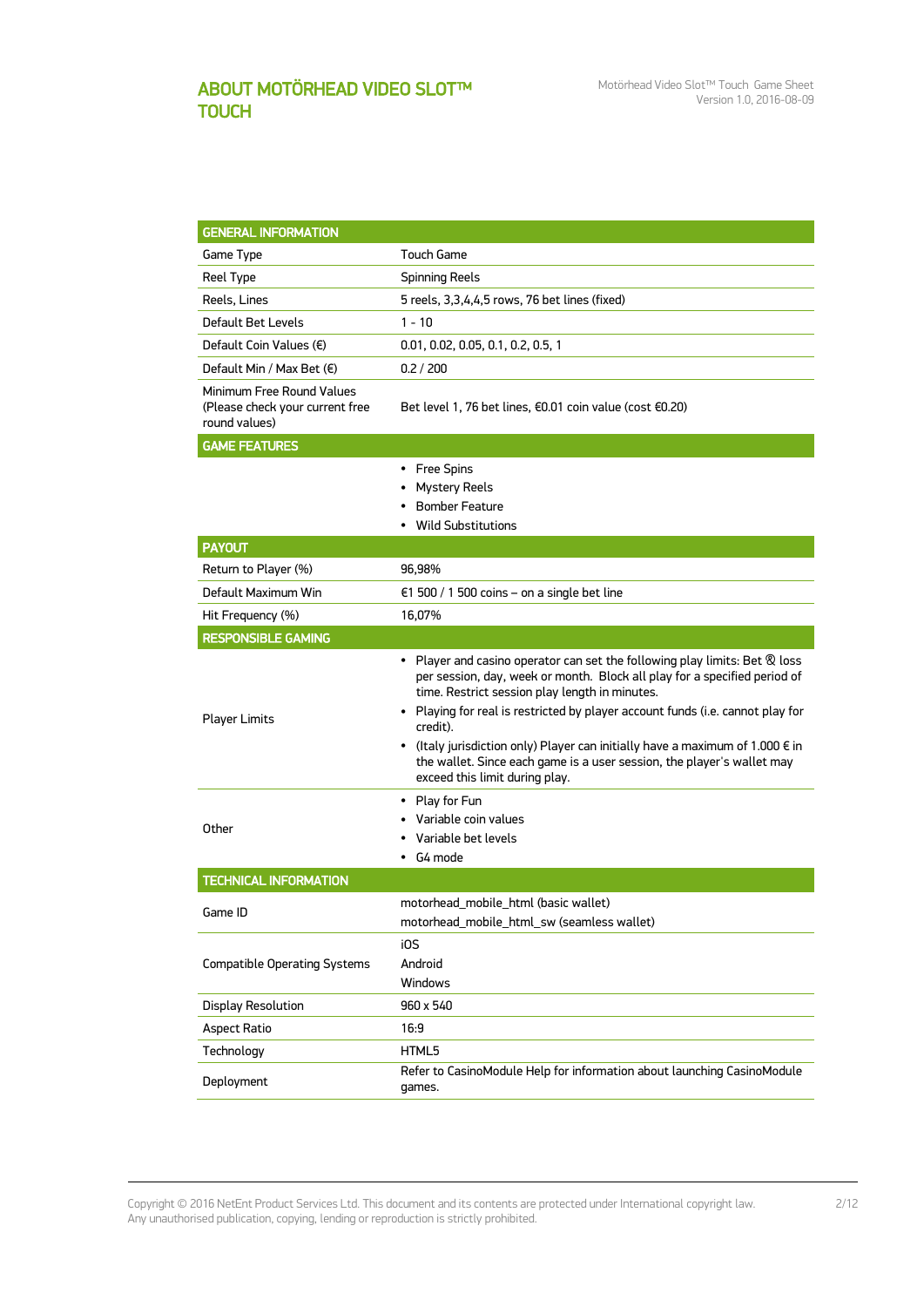<span id="page-2-0"></span>

Motörhead Video Slot Touch™ graphics

# Game Theme and Graphics

Motörhead Video Slot™ celebrates the hard-rock pioneers with an old-school video slot set on a live music stage.

Motörhead Video Slot™ players can activate "rock mode" that turns the Motörhead music up loud while the game is being played.



Scatter Symbol

### Main Game

Players can select the coin value and bet level before spinning the reels.

• Game actions. The buttons on the key pad perform the following different game actions:

| <b>BET LEVEL</b>  | Dragging or tapping the slider increases and<br>decreases the bet level (i.e. number of coins per<br>bet line) by 1.                                                                    |
|-------------------|-----------------------------------------------------------------------------------------------------------------------------------------------------------------------------------------|
|                   | Tapping the Spin button starts a game round at<br>the current bet level and coin value.                                                                                                 |
| <b>COIN VALUE</b> | Dragging or tapping the slider increases and<br>decreases the coin value to the next level.                                                                                             |
| <b>AUTOPLAY</b>   | Tapping the Autoplay button starts a game<br>round automatically.                                                                                                                       |
|                   | Tapping the plus sign on the Quick Settings<br>Menu button opens the quick settings menu.<br>Player can choose to quick spin, and start<br>autoplay without going to the settings menu. |



Mystery Reel Feature

### Mystery Reel Feature

On every spin in the main game and Free Spins, unless the Bomber Feature is active, 1 or more reels will be Mystery Reels.

A Mystery Reel is a reel that consists of a stacked reel of mystery symbols.

After the reels have stopped, if there are mystery symbols on the reels, the mystery symbols transfer into 1 random symbol except for a Scatter..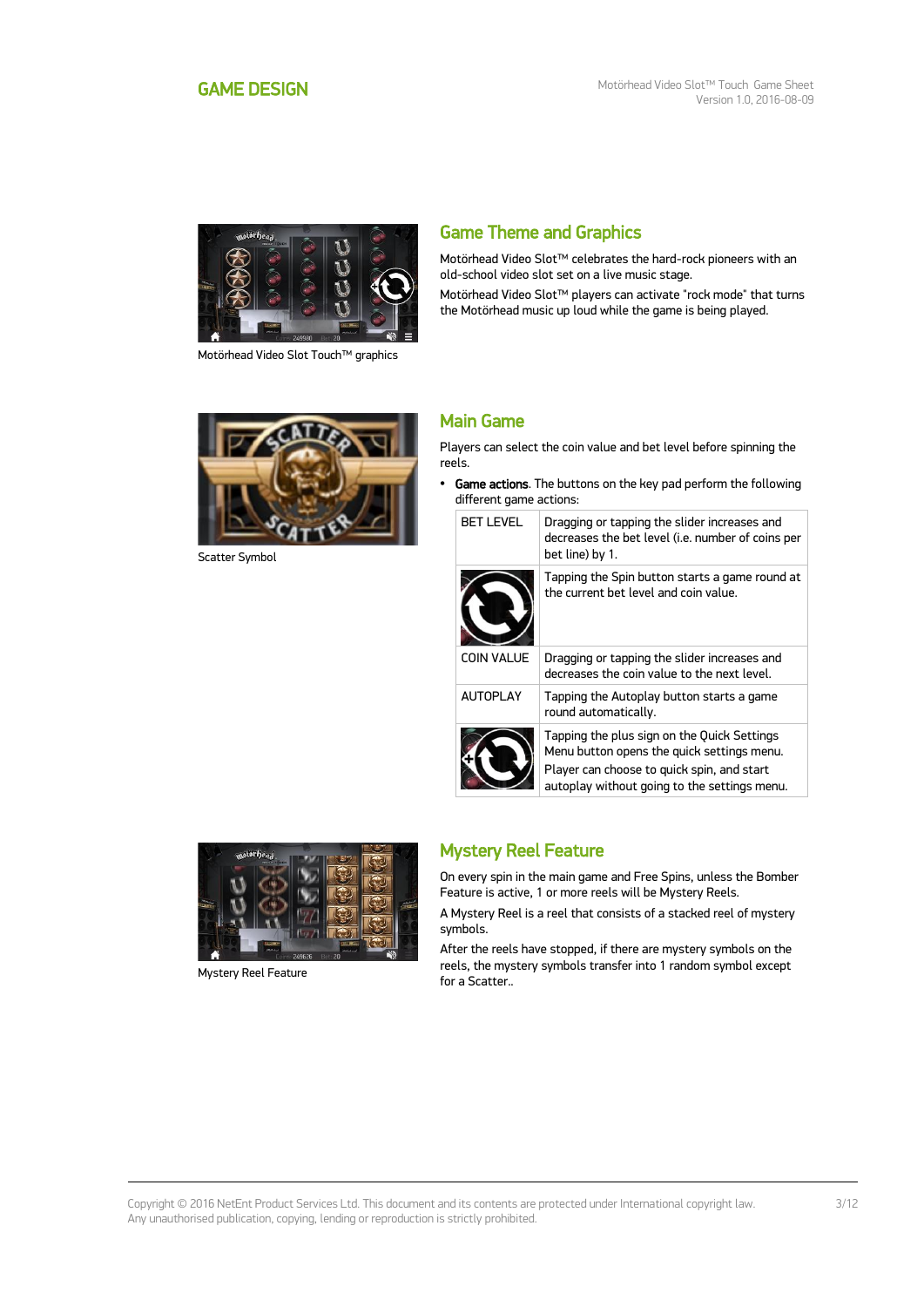

Free Spins Activated



Reels during Free Spins



Bomber Feature Activated



Reels during Bomber Feature

### Free Spins

3 Scatter symbols appearing anywhere on reels 3, 4, and 5, in the main game activates 10 Free Spins.

During Free Spins, the Mystery Reels consist of both Mystery symbols and Wild symbols.

Free Spins are played at the same bet level and coin value as the round that activated Free Spins.

The number of Free Spins awarded is according to the paytable.

Additional Free Spins cannot be won during Free Spins.

The total win field includes any wins during Free Spins added to any wins from the round that activated Free Spins.

Free Spin wins are added to any bet line wins.

### Bomber Feature

The Bomber Feature can be activated randomly before a spin in the main game only.

A number of bombs occur on the reels and then create at least 10 overlay mystery symbols.

The maximum number of bombs that appear on the reels is 5 and the maximum number of overlay mystery symbols produced by the bombs is 15.

Each bomb consists of a cluster of mystery symbols.

Once each bomb has generated the mystery overlay symbols, the reels spin with a symbol being chosen in the same way as the Mystery Reel Feature.

Free Spins cannot be activated during the Bomber Feature.

# Bet Lines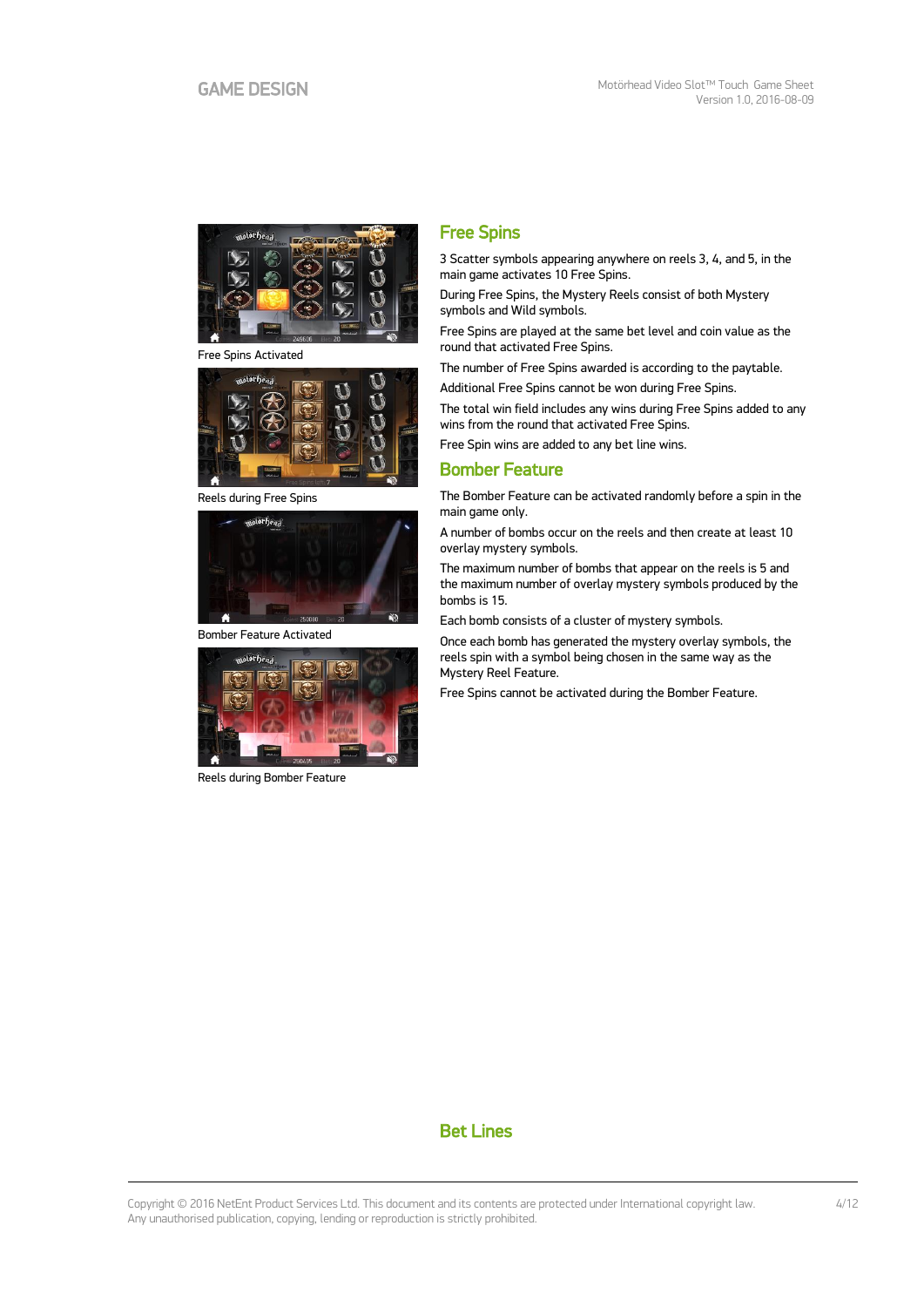|  |  |  |                                                             |  |  | $\left[14\frac{1}{\sqrt{2}}\right]15\frac{1}{\sqrt{2}}\left[16\frac{1}{\sqrt{2}}\right]17\frac{1}{\sqrt{2}}\left[16\frac{1}{\sqrt{2}}\right]18\frac{1}{\sqrt{2}}\left[16\frac{1}{\sqrt{2}}\right]18\frac{1}{\sqrt{2}}\left[16\frac{1}{\sqrt{2}}\right]18\frac{1}{\sqrt{2}}\left[16\frac{1}{\sqrt{2}}\right]18\frac{1}{\sqrt{2}}\left[16\frac{1}{\sqrt{2}}\right]18\frac{1}{\sqrt{2}}\left[16\frac{1}{$                                       |
|--|--|--|-------------------------------------------------------------|--|--|----------------------------------------------------------------------------------------------------------------------------------------------------------------------------------------------------------------------------------------------------------------------------------------------------------------------------------------------------------------------------------------------------------------------------------------------|
|  |  |  |                                                             |  |  |                                                                                                                                                                                                                                                                                                                                                                                                                                              |
|  |  |  |                                                             |  |  | $\boxed{40\text{cm}$ $\boxed{41\text{cm}$ $42\text{cm}$ $43\text{cm}$ $44\text{cm}$ $45\text{cm}$ $45\text{cm}$ $46\text{cm}$ $47\text{cm}$ $49\text{cm}$ $49\text{cm}$ $\boxed{49\text{cm}$ $\boxed{50\text{cm}}$ $51\text{cm}$ $52\text{cm}$ $\boxed{2}$                                                                                                                                                                                   |
|  |  |  |                                                             |  |  | $\left[$ 53 $\begin{bmatrix} 0 \end{bmatrix}$ 54 $\begin{bmatrix} 0 \end{bmatrix}$ 55 $\begin{bmatrix} 0 \end{bmatrix}$ 56 $\begin{bmatrix} 0 \end{bmatrix}$ 57 $\begin{bmatrix} 0 \end{bmatrix}$ 58 $\begin{bmatrix} 0 \end{bmatrix}$ 59 $\begin{bmatrix} 0 \end{bmatrix}$ 60 $\begin{bmatrix} 0 \end{bmatrix}$ 61 $\begin{bmatrix} 0 \end{bmatrix}$ 62 $\begin{bmatrix} 0 \end{bmatrix}$ 63 $\begin{bmatrix} 0 \end{bmatrix}$ 65 $\begin{$ |
|  |  |  | $66$ $76$ $76$ $76$ $70$ $71$ $72$ $73$ $74$ $74$ $75$ $76$ |  |  |                                                                                                                                                                                                                                                                                                                                                                                                                                              |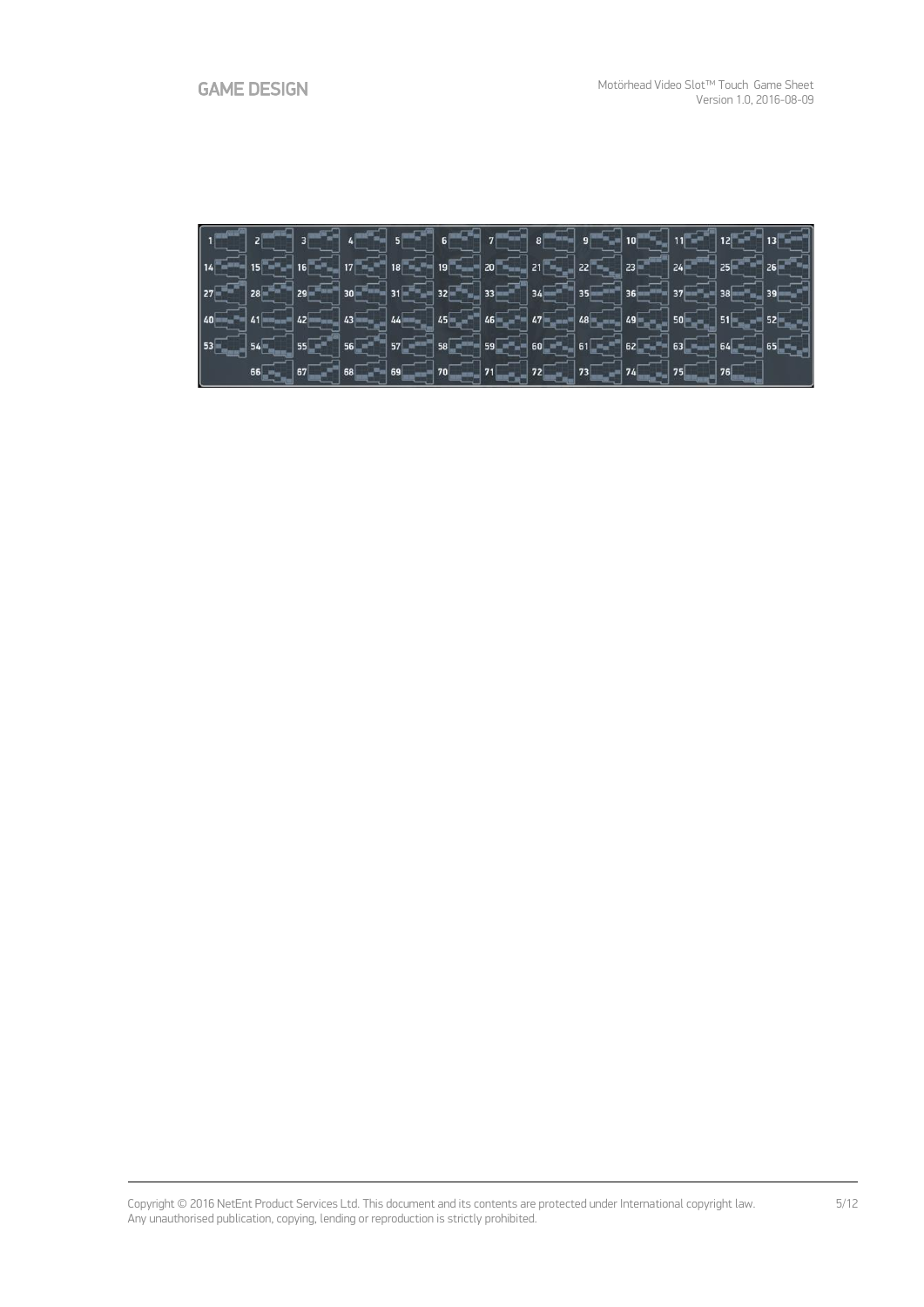### <span id="page-5-0"></span>Payout Summary

#### GAME RETURN TO PLAYER (RTP)

- Total: 96.98%
- Base: 74.56%
- Free Spins: 9.76%
- Bomber Feature: 12.66%

#### **HIT FREQUENCY**

- Total: 16.07%
- Into Free Spins: 0.245%
- Into Bomber Feature: 0.500%

#### MAXIMUM PAYOUT

- Main game:  $\epsilon$  1 500 / 1 500 coins on a single bet line
- Coinciding: € 114 000 / 114 000 coins

Note: The maximum win of a game round may be higher than the maximum coinciding win, since a game round may include several spins.

#### PAYOUT RULES IN MAIN GAME

- Bet line wins pay if in succession from the leftmost reel to the rightmost reel.
- A bet line win in coins is equal to the value shown in the paytable multiplied by the bet level.
- A bet line win in currency is equal to the win in coins multiplied by the coin value.
- Only the highest win per bet line is paid.
- Simultaneous wins on different bet lines are added.
- All coin wins pay on bet lines only.

#### PAYOUT RULES IN FREE SPINS

- 3 Scatter symbols appearing anywhere on reels 3, 4, and 5, in the main game activates 10 Free Spins.
- During Free Spins, the Mystery Reels consist of both Mystery symbols and Wild symbols.
- Free Spins are played at the same bet level and coin value as the round that activated Free Spins.
- The number of Free Spins awarded is according to the paytable.
- Additional Free Spins cannot be won during Free Spins.
- The total win field includes any wins during Free Spins added to any wins from the round that activated Free Spins.
- Free Spin wins are added to any bet line wins.

#### PAYOUT RULES IN THE BOMBER FEATURE

- The Bomber Feature can be activated randomly before a spin in the main game only.
- A number of bombs occur on the reels and then create at least 10 overlay mystery symbols.
- The maximum number of bombs that appear on the reels is 5 and the maximum number of overlay mystery symbols produced by the bombs is 15
- Each bomb consists of a cluster of mystery symbols.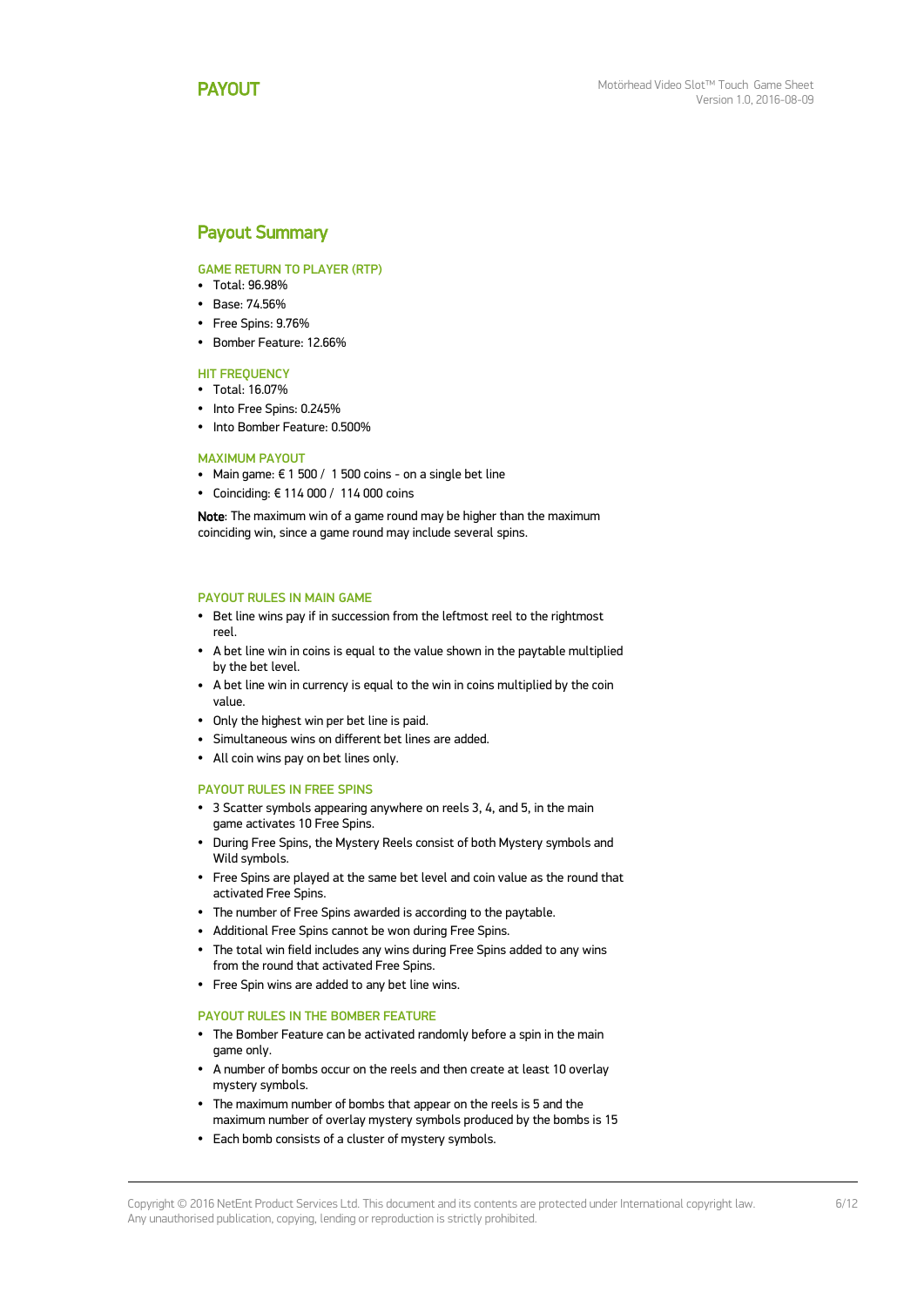- Once each bomb has generated the mystery overlay symbols, the reels spin with a symbol being chosen in the same way as the Mystery Reel Feature.
- Free Spins cannot be activated during the Bomber Feature.

### Paytable



- On every spin in the main game and Free Spins, unless the Bomber Feature is active, 1 or more reels will be Mystery Reels.
- After the reels have stopped, if there are mystery symbols on the reels, the mystery symbols transfer into 1 random symbol except for a Scatter.
- A Mystery Reel is a reel that consists of a stacked reel of mystery symbols and regular symbols.

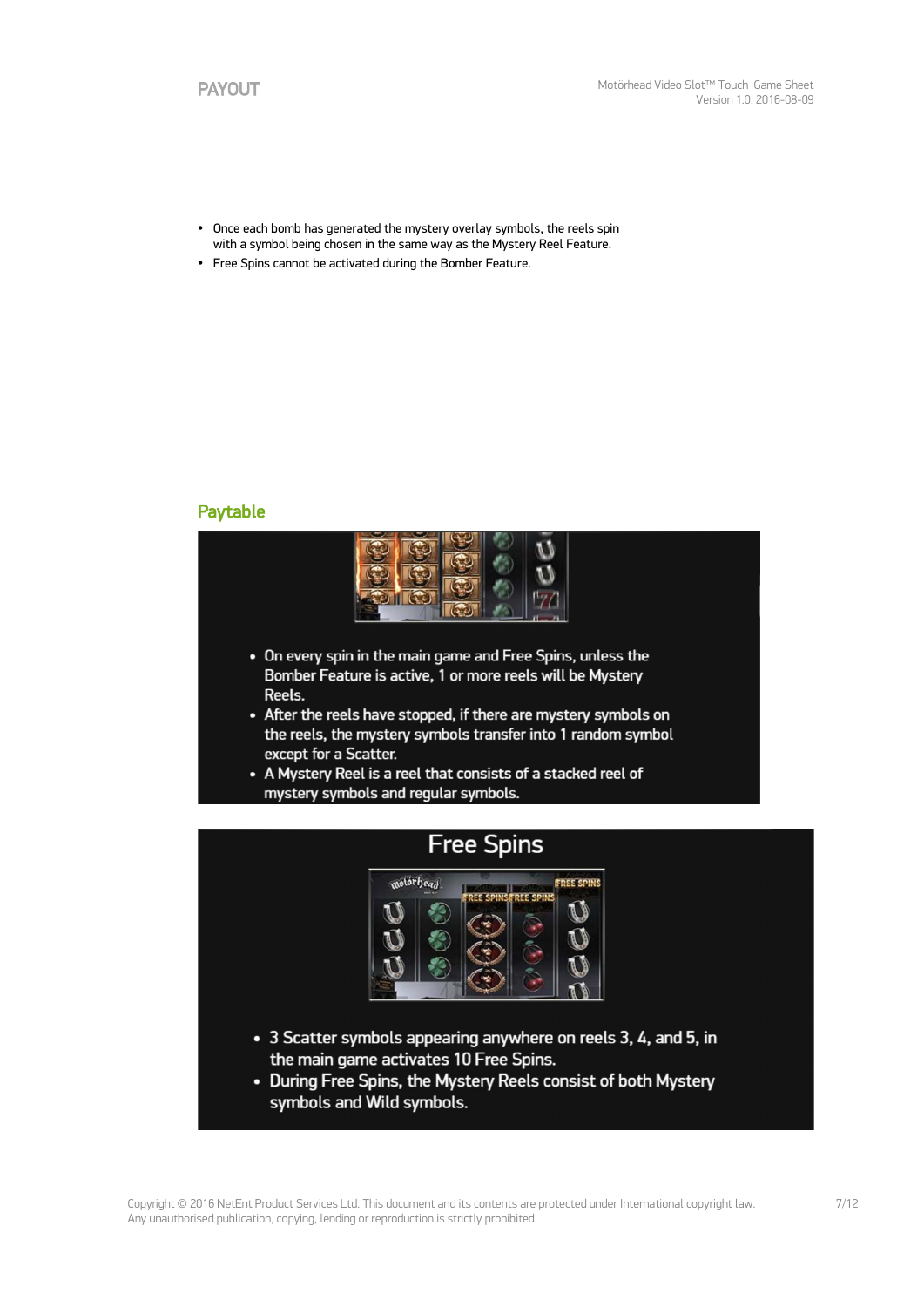

- The Bomber Feature can be activated randomly before a spin in the main game only.
- Each bomb consists of a cluster of mystery symbols.
- A number of bombs occur on the reels and then create at least 10 overlay mystery symbols.
- Once each bomb has generated the mystery overlay symbols, the reels spin with a symbol being chosen in the same way as the Mystery Reel Feature.

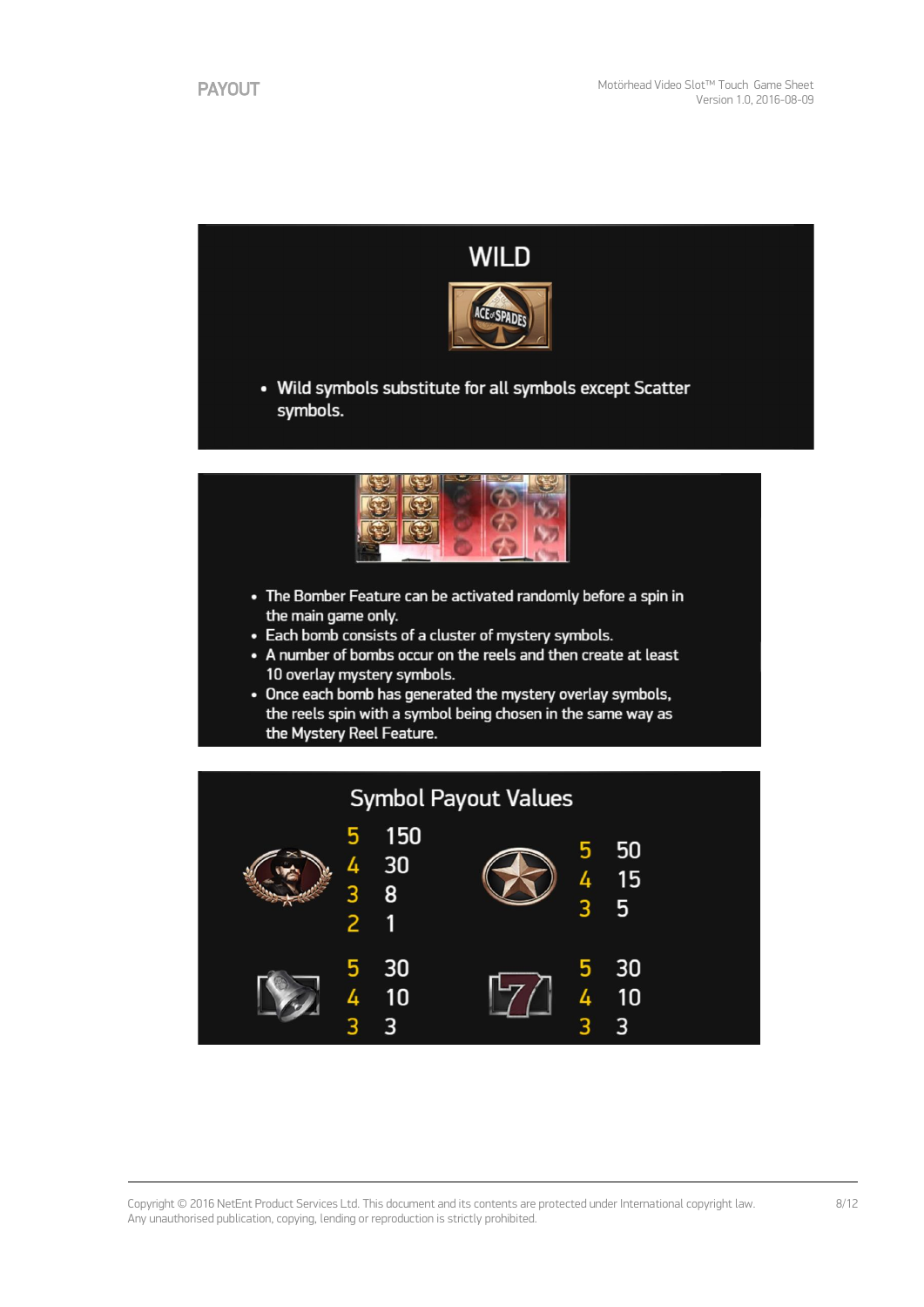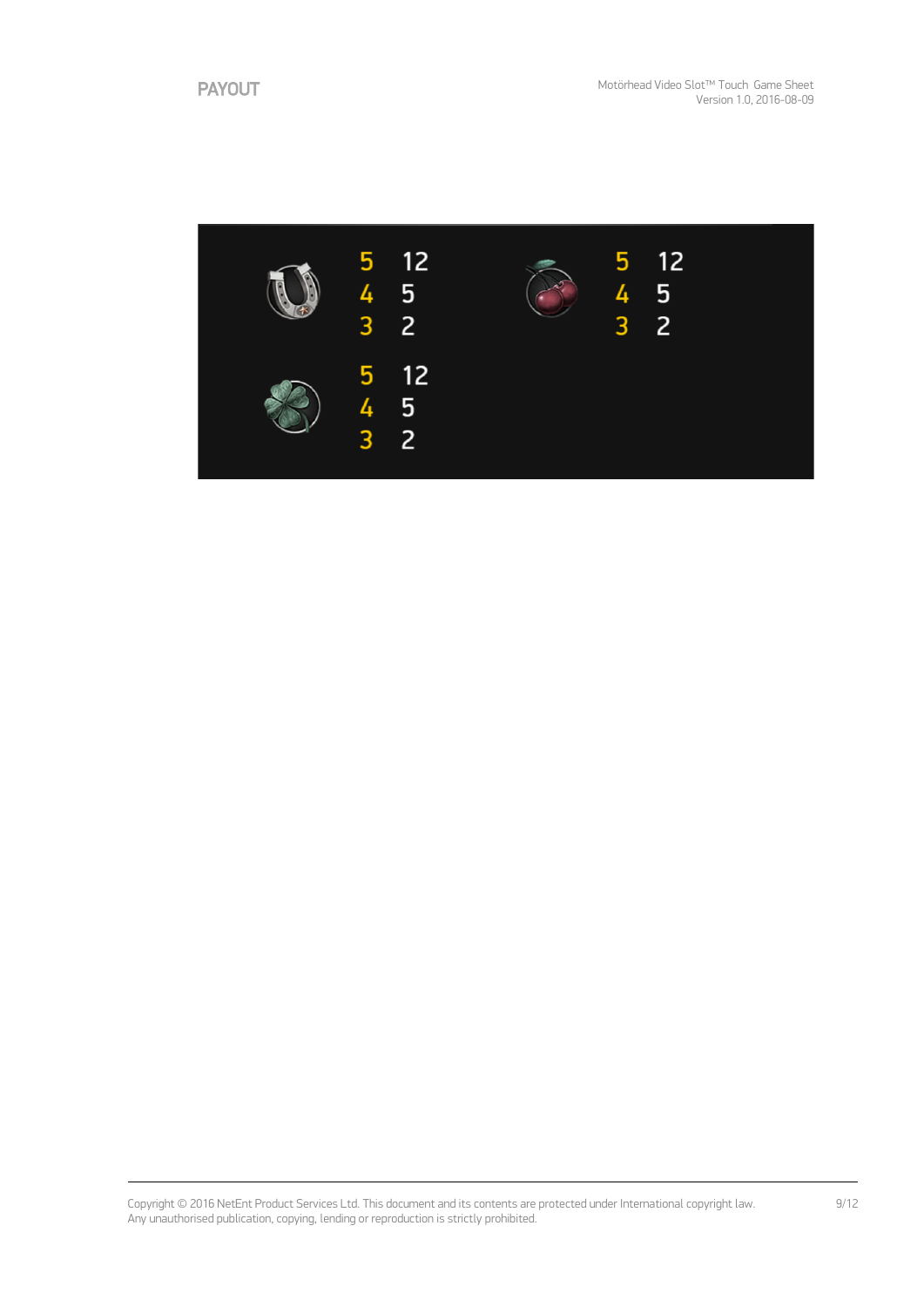### Randomisation

#### RANDOM NUMBER GENERATOR (RNG)

The algorithm used for random number generation (RNG) is Fortuna, a cryptographically secure pseudorandom number generator (PRNG) devised by Bruce Schneier and Niels Ferguson. For more information, see the document Random Number Generation.

The Random Number Generator and its implementation has been tested and approved/certified for randomness according to prevailing industry standards by an accredited, independent, 3rd party test facility.

### Malfunction Management

If a player attempts to access a game using an invalidated session, (for example, due to inactivity or system restart) an error message is displayed in the game. The player can then log on again and resume game play. The game state is always stored so the player can resume game play exactly where he or she left off.

In case of an HTTP error, network timeout or server error a "technical error" message will be displayed to the player and the game will stay in an "unavailable" state until the player reloads the game at a time when the game becomes available.



If a session times out, a "session timeout" message will be displayed to the player and the game will stay in an "unavailable" state until the player reloads the game.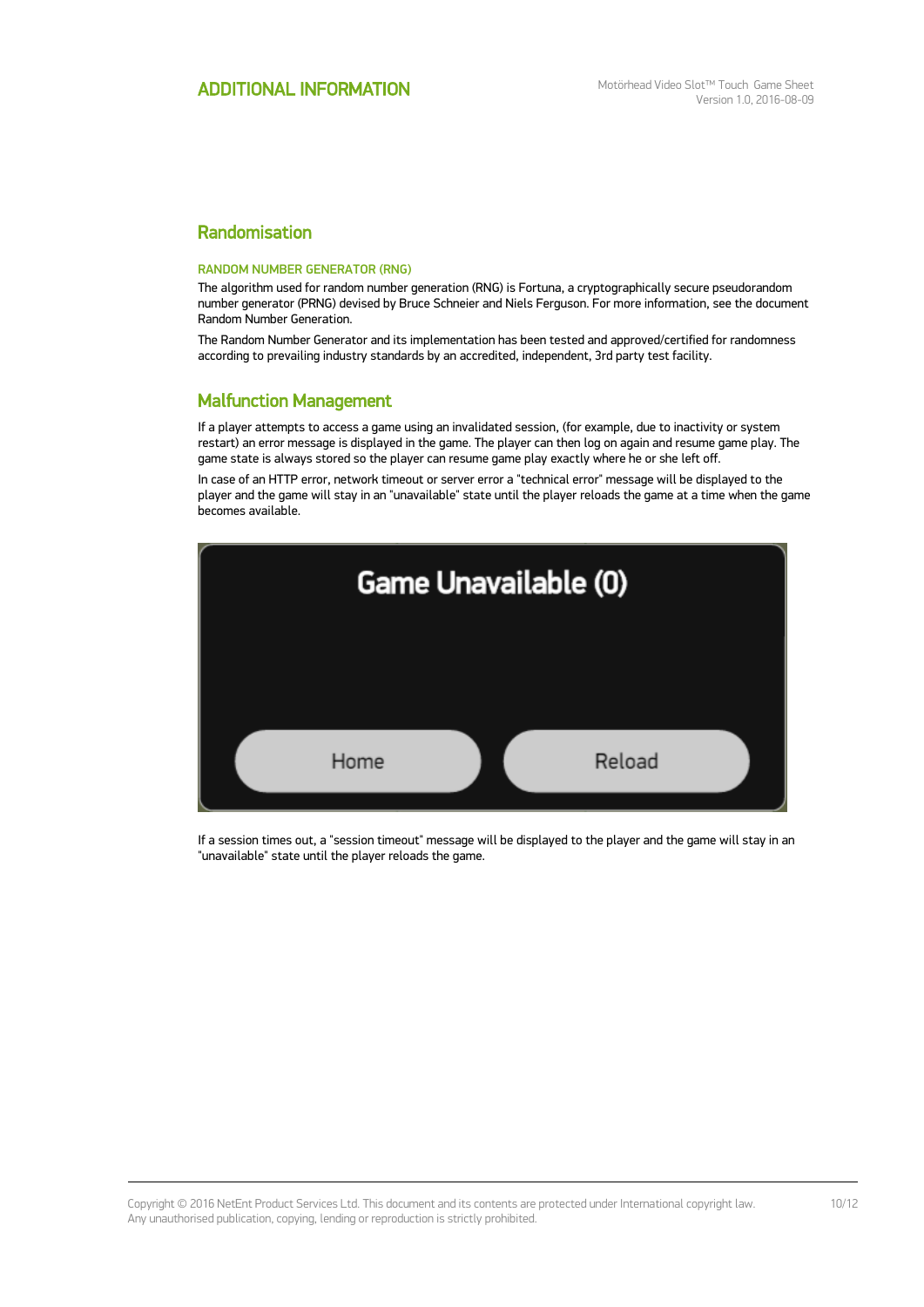| <b>Session Time Out</b> |  |  |  |  |
|-------------------------|--|--|--|--|
| Please return to lobby. |  |  |  |  |
|                         |  |  |  |  |
| Home                    |  |  |  |  |

In case of an "out of money" event, an "out of money" message will be displayed to the player and the game will stay in an "unavailable" state until the player reloads the game.



(Italy jurisdiction only) Further information on management of malfunctions is also described in section 3.2.1 of the Gaming Platform (Progetto Della Piattaforma Di Gioco) document. This document provides details on how a player is informed of balance return payments and the technical process.

Information regarding session timeouts and malfunctions is provided to the player via the game rules. Specifically, the player is informed that "In the event of malfunction of the gaming hardware/software, all affected game bets and payouts are rendered void and all affected bets refunded."

### Information to the Player

Players receive a response required message every hour of continuous play: They cannot continue playing unless they respond to the message which provides them with details about the amount bet and won so far during game play.

Players also have access to their game session history and game rules from within the game at all times.

### Game Simulation

A demo version of the game is available at http://www.netent.com/products/net-entertainment-touch/